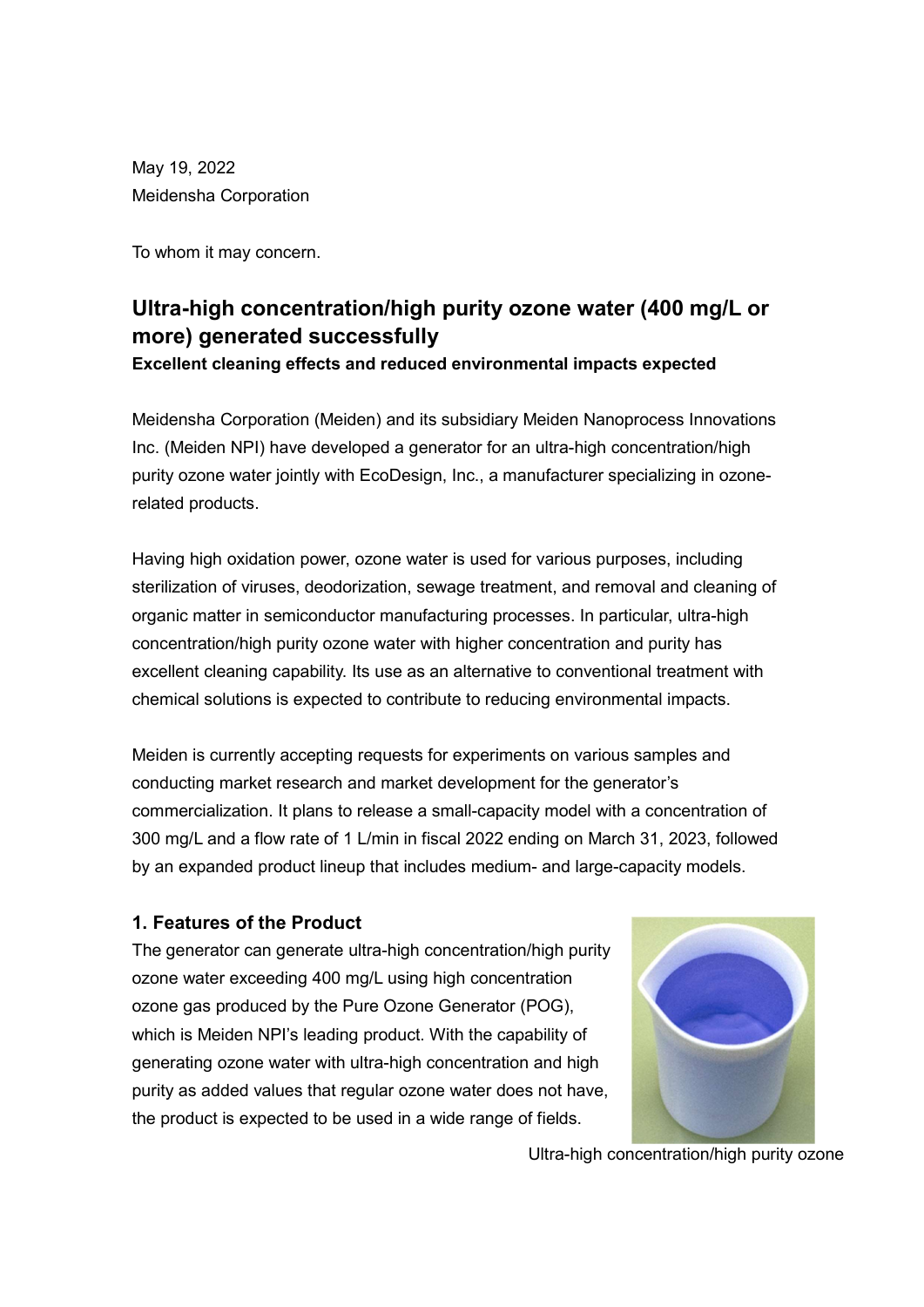#### Ultra-high concentration

While ozone water produced by conventional ozone water generators has an ozone concentration of several tens of mg/L, the new generator has been verified to be capable of generating ozone water with ultra-high concentration exceeding 400 mg/L using Meiden's original technique for dissolving ozone gas with nearly 100% concentration that is generated by POG. The product is expected to generate ozone water having a higher ozone concentration.

#### High purity

The purity of the ozone water has been examined by ICP-MS\*4 analysis conducted at the ppb<sup>\*1</sup> level by a third-party organization, verifying that the content of each of the major metal elements is equal to or less than the lower limit of quantification. More accurate analysis at the ppt<sup>2</sup> level is planned in the future.

Unit: ppb

| Measured<br>element <sup>*3</sup> | Na    |        | Fe    |       |       |
|-----------------------------------|-------|--------|-------|-------|-------|
| Analysis result                   | < 0.1 | ~< 0.5 | < 0.5 | < 0.5 | < 0.5 |

\*1 ppb: parts per billion. 1 ppb is one billionth.

\*2 ppt: parts per trillion. 1 ppt is one trillionth.

\*3 The measured elements: Li, Na, Mg, Al, K, Ca, Ti, V, Cr, Mn, Fe, Co, Ni, Cu, Zn, Cd, Sn, Ba, Pb, Si

Please contact us for the measurement results.

\*4 Inductively Coupled Plasma-Mass Spectrometry: This method is capable of simultaneously measuring very small amounts of multiple metal and nonmetal elements in an aqueous solution.

#### 2. Effects of introducing the generator and applicable fields

# - The ozone water's higher cleaning effects and reduced contamination (by impurities) ensure improved quality.

Customers can expect improved quality of their products as the high oxidation power achieved through the ultra-high ozone concentration is expected to treat organics that cannot be completely removed by conventional ozone water in a short time while minimizing contamination.

Application: Semiconductor field (cleaning/resist removal/surface modification), etc.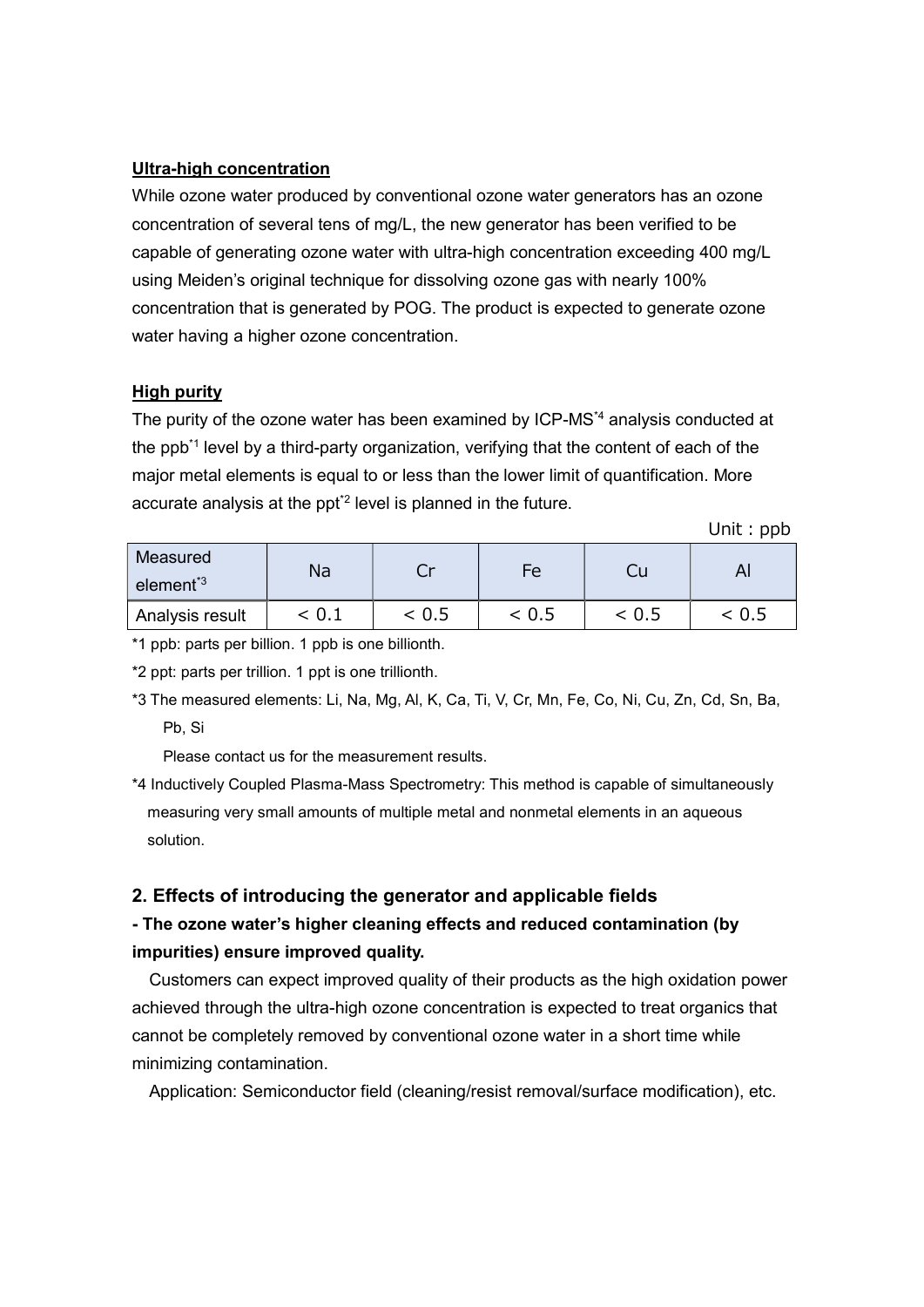#### - Reduction of environmental impacts

Since ozone water decomposes into harmless water and oxygen, the burden of wastewater treatment involving capital investment and running cost can be less than that of conventional chemical treatment.

Application: Semiconductor field (being more environment-friendly by replacing cleaning solutions), etc.

## - Sterilization and disinfection effects by powerful oxidation reaction

Sterilization/disinfection effects can be expected due to the powerful oxidation reaction made possible by the overwhelming amount of ozone. In addition, the high purity ozone water that does not contain heavy metals or hazardous substances ensures safety and peace of mind for customers, especially in the medical and foodstuffs fields.

Application: Medical field (sterilization/disinfection/advanced medicine), foodstuff field (sterilization/disinfection and preservation), etc.

## 3. For inquiries and sample requests regarding the product, contact

Ms. Tsuji in the Business Development Division, Corporate Policy Planning Group e-mail: ozone-uketsuke@mb.meidensha.co.jp



Ultra-high concentration/high purity ozone water generator (right), and Pure Ozone Generator (left)